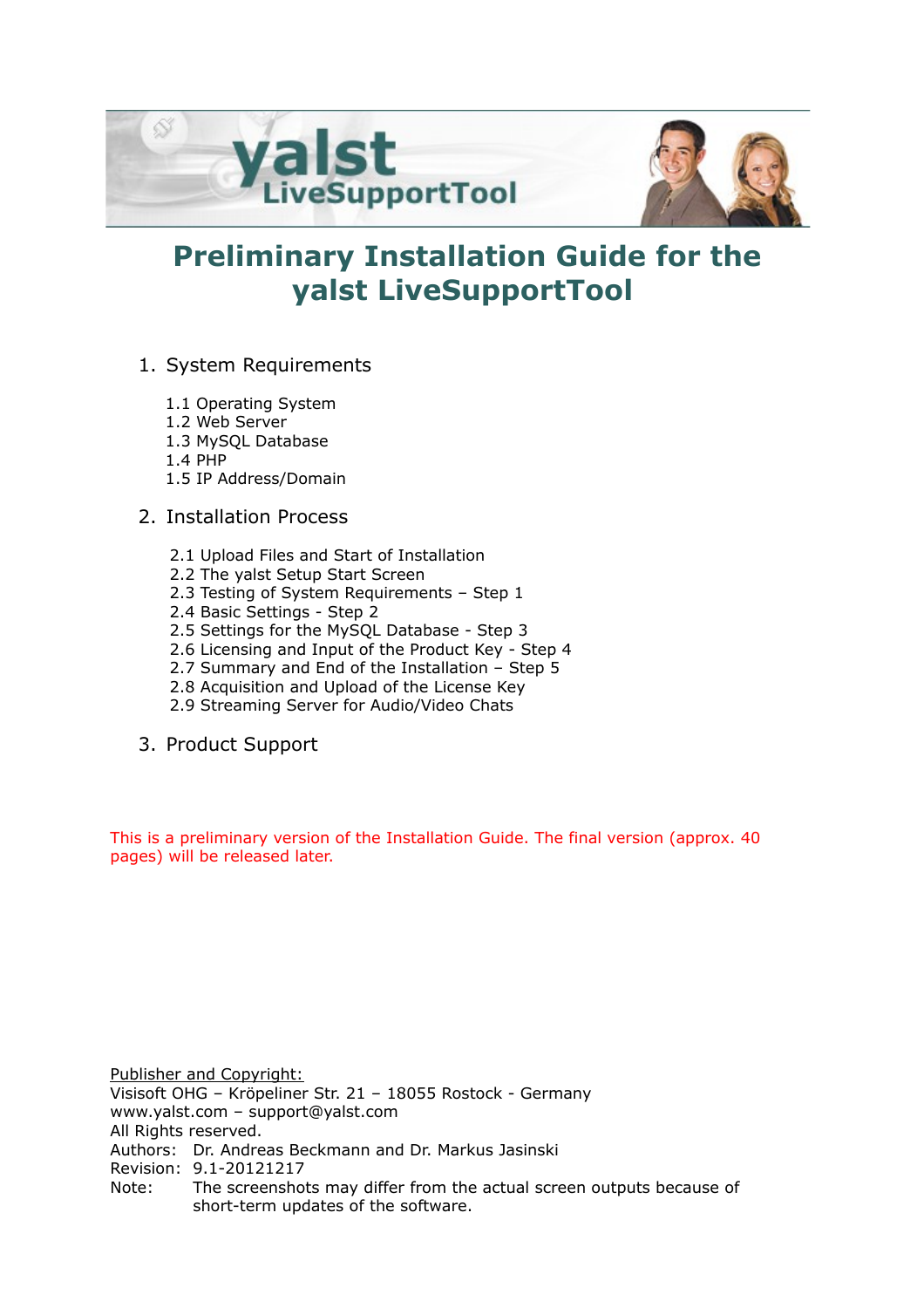# **1. System Requirements**

#### **Testing your system**

If you are not sure whether your server or webspace match the requirements for a yalst installation you may download a test script which will check if a yalst installation is possible. This script is available in two different flavors:

- http://www.yalst.com/download/ychecker.tgz (tar.gz format) http://www.yalst.com/download/ychecker.zip (ZIP format)

Guidance:

- 1. Download either of the files.
- 2. Unpack the appropriate file.
- 3. Transmit the unpacked files (including the directory "ioncube" together with all the content) to the server/webspace where you want to install yalst (e.g. via FTP).
- 4. Execute the script **ychecker.php** using your web browser (by input of the complete address e.g. "http://www.example.com/ychecker.php").
- 5. In your browser window is shown if all the requirements for a yalst installation are met or not (with notes to correct possible problems).
- 6. If all the tests finish positively all scripts should be erased before the final installation.

#### **1.1 Operating System**

Our software has been tested on the widespread Linux and Windows web server platforms. Most likely, our software will run smoothly on other Unix based operating systems, but in that case we **cannot** guarantee flawless operation (product support is only available for installations on Linux and Windows machines).

Please note: Because most of the installations of yalst run on Linux web servers all path statements in this Installation Guide are UNIX-style with a slashes (/).

#### **1.2 Web Server**

Our software has only been tested along with the web server "Apache" (http://httpd.apache.org). Apache has a market share of broadly 65% and is thus supported by most of todays web hosts. Most likely, our software will also work with other web servers, but in that case we **cannot** guarantee flawless operation (product support is only available for installations using the apache web server). If you want to take advantage of the SSL support integrated into **yalst**, the domain at which **yalst** is to be made available needs to support SSL as well (alternatively, you may use a so called SSL proxy). Standard web server ports (80 for unencrypted and 443 for encrypted pages) must be used for yalst.

For audio in video chats you need to install the Wowza Media Server Pro (http://www.wowzamedia.com/products.html) on your system. This normally requires a dedicated server and administrator powers on that machine. Alternatively we offer a streaming service on a monthly rental basis. In this case no third-party software is needed on your server. Please visit our Customer Area (https://customers.visisoft.de) for more information.

#### **1.3 MySQL Database**

Our software requires a working MySQL database (http://www.mysql.com). Irregardless how many licenses you are using, all information will be saved in one database. Currently, the only supported database is MySQL. The eldest MySQL database version that our software was tested on was 3.23.37.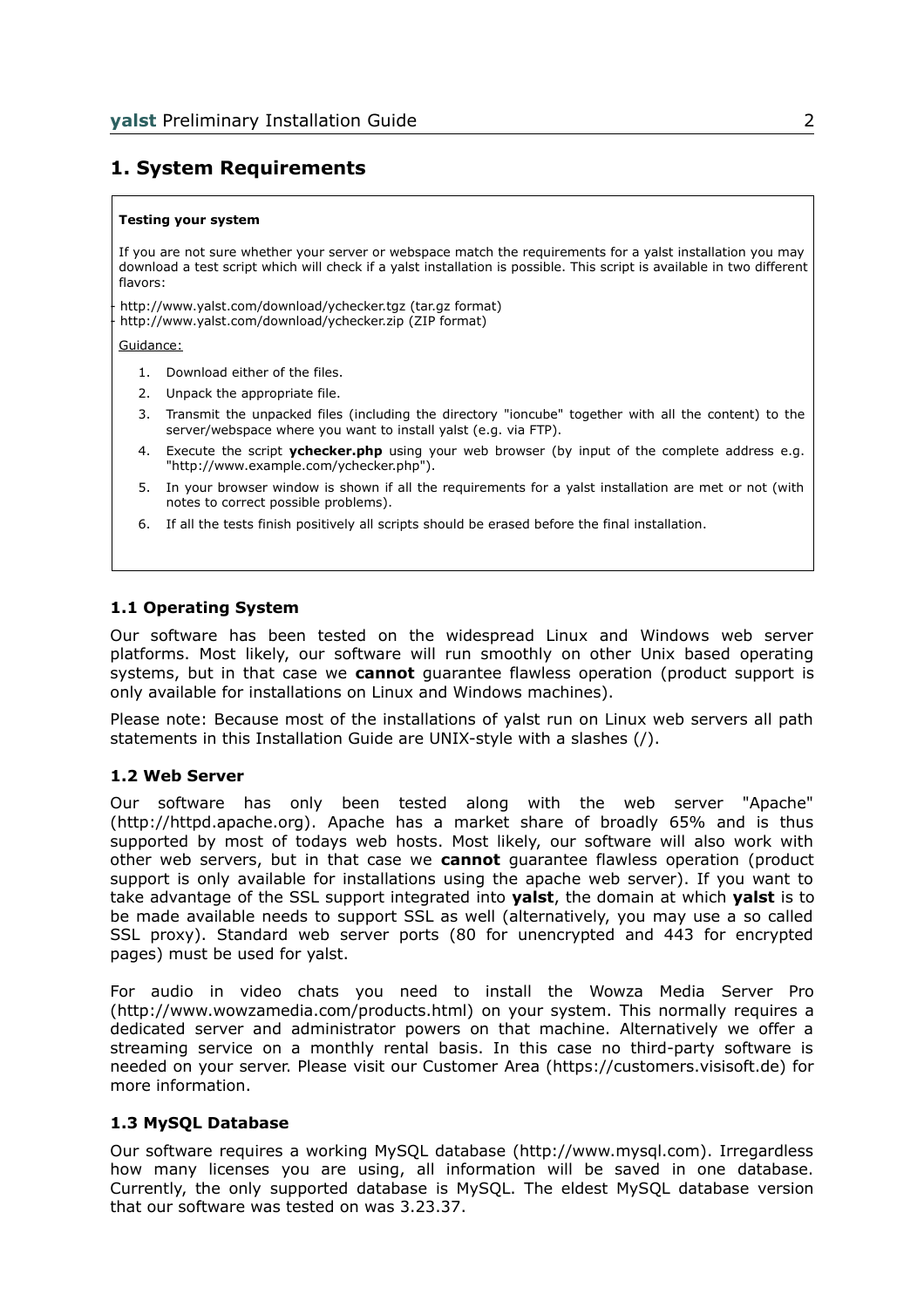#### **1.4 PHP**

PHP (http://www.php.net) is required to be installed at version 5 or above. Please take note, that MySQL 4.1 (or above) does not work together with older PHP-MySQL-APIs (3.23x). In this case, please use the MySQL 4.1 API, which is part of the PHP 4.4.0 or 5.05 (or above) package. The following PHP features are required to exist:

- image functions (for PNG output, not necessarily essential)
- MySQL support (usually available)
- BCMath support (usually available)
- send mail support using the mail() function
- cURL support for the cobrowsing and XML export feature (Business Edition only)
- PHP needs to be able to read and write files in certain sub-directories of your webspace

Starting from PHP 5.2.5 an appropriate ionCube Loader has to be installed via php.ini (http://www.ioncube.com/loaders.php). This PHP extension is normally loaded by yalst at runtime in older PHP versions.

*Please note: If you meet the requirements listed above, that is not necessarily a 100% guarantee that yalst will run flawlessly on your system, as for example any arbitrary PHP function can be disabled through the configuration files. In case of doubt, please use the Trial Version, which is identical to the regular Download Version in regards of the underlying PHP code. Also, whether or not yalst works in the so called PHP safe mode, is dependent on the restrictions set. If you are running PHP in safe mode, it is strongly suggested to test the requirements using our test script or the Trial Version.* 

#### **1.5 IP Address/Domain**

Our software only runs on web servers that are available through a "public" IP address and not within private networks (intranet). You have to use an Internet domain for installation, only an IP address is not sufficient. Servers that keep changing their IP address are not supported (e. g. systems using services like "DynDNS").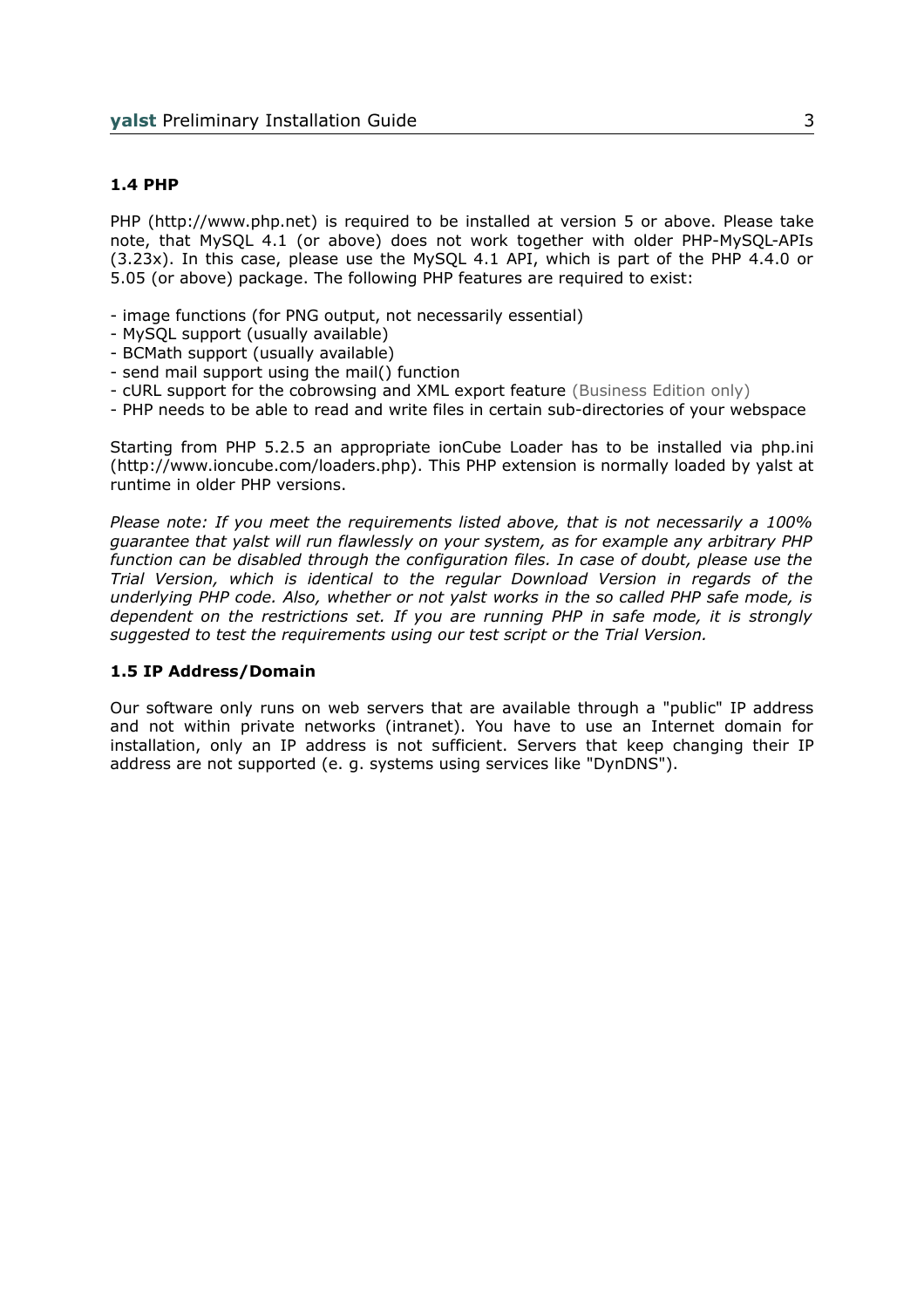## **2. Installation Process**

#### **2.1 Upload Files and Start of Installation**

The very first step of the installation of the yalst LiveSuportTool is the upload of the **/yalst** directory including all files. These files are included in the download repository (ZIP or tar.gz file) and have to be uploaded to the **root directory** ("DocumentRoot") of the domain of the server or webspace which is targeted for the operation of yalst.

**Important Note:** The /valst directory must not copied to a subdirectory of the domain. If the domain is e.g. www.example.com there must be http://www.example.com/yalst after the upload and not something like http://www.example.com/subdirectory/yalst!

Great attention must be paid that all directories and files are **readable** by the web server. Furthermore the directories **/yalst/cache**, **/yalst/data**, **/yalst/documents**, **/yalst/ftp**, **/yalst/log** and **/yalst/tmp** have to be **writable** and the **/yalst/setup** directory has to be **password protected** (either using the customer area of your web provider or appropriate settings in the **.htaccess** and **.htpasswd** files). Alternatively the **/yalst/setup** directory can be erased after installation and upload of the license keys, but has to be uploaded again from the download repository for update purposes.

The file directory tree on your web server should eventually look like that: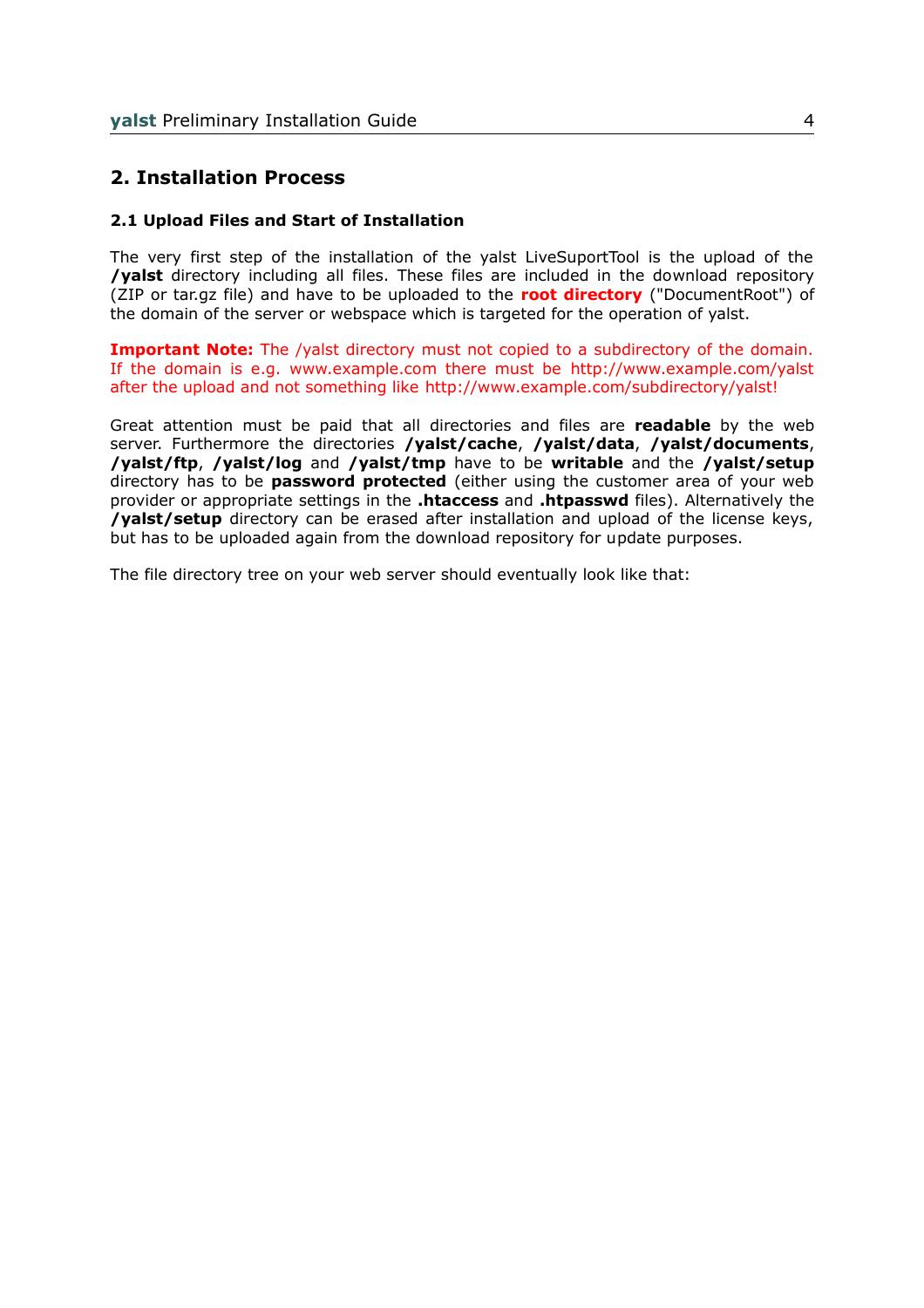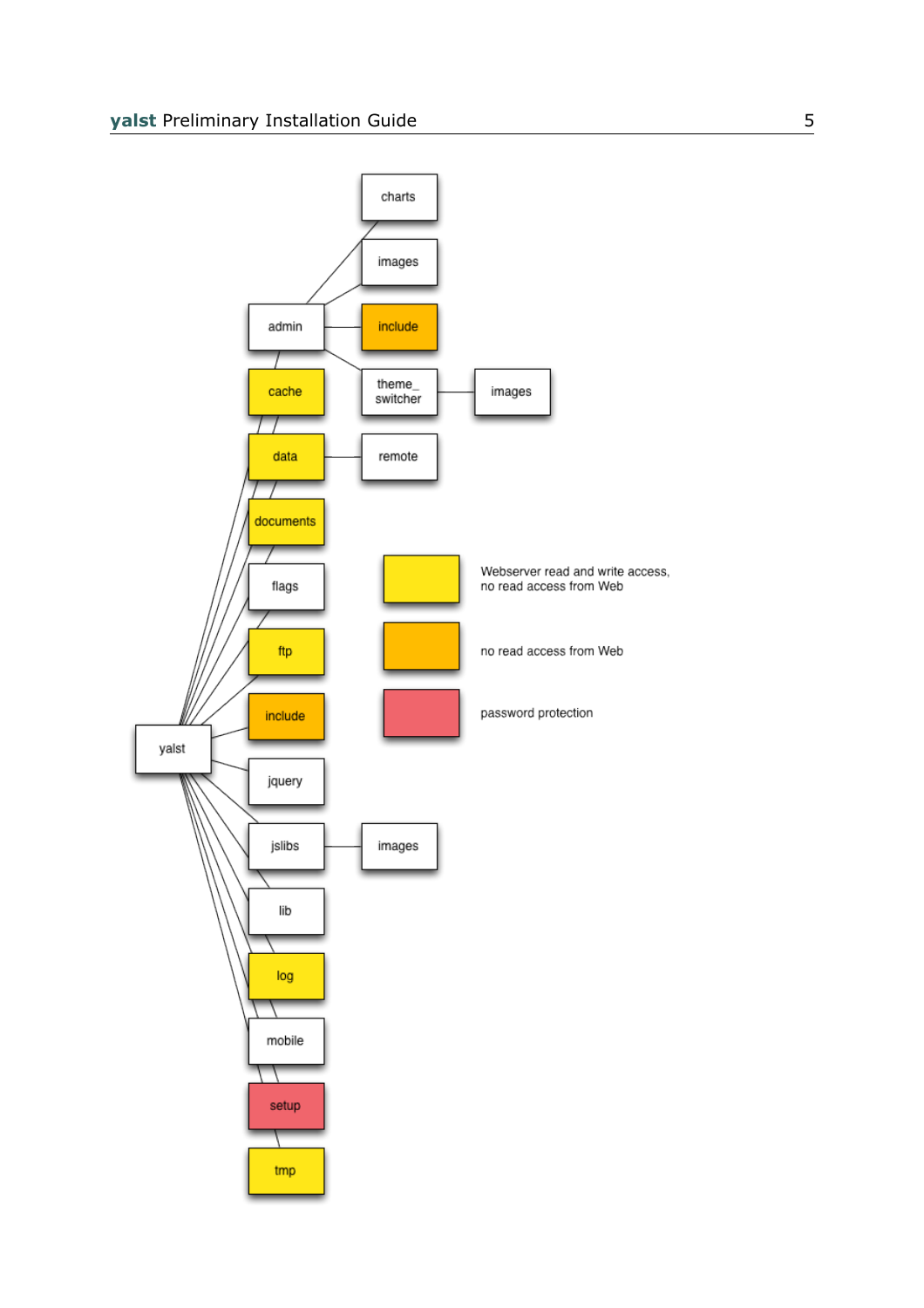#### **2.2 The yalst Setup Screen**

The yalst setup screen is the start of any yalst installation on a server or webspace.

First you should have the files from the download repository transmitted to your server/webspace and opened the file **index.php** in the yalst Setup (/yalst/setup) in your web browser (see section 2.1).

From this start screen you may reach all the installation steps and may - after the completed installation – upload your license key or if applicable update files.

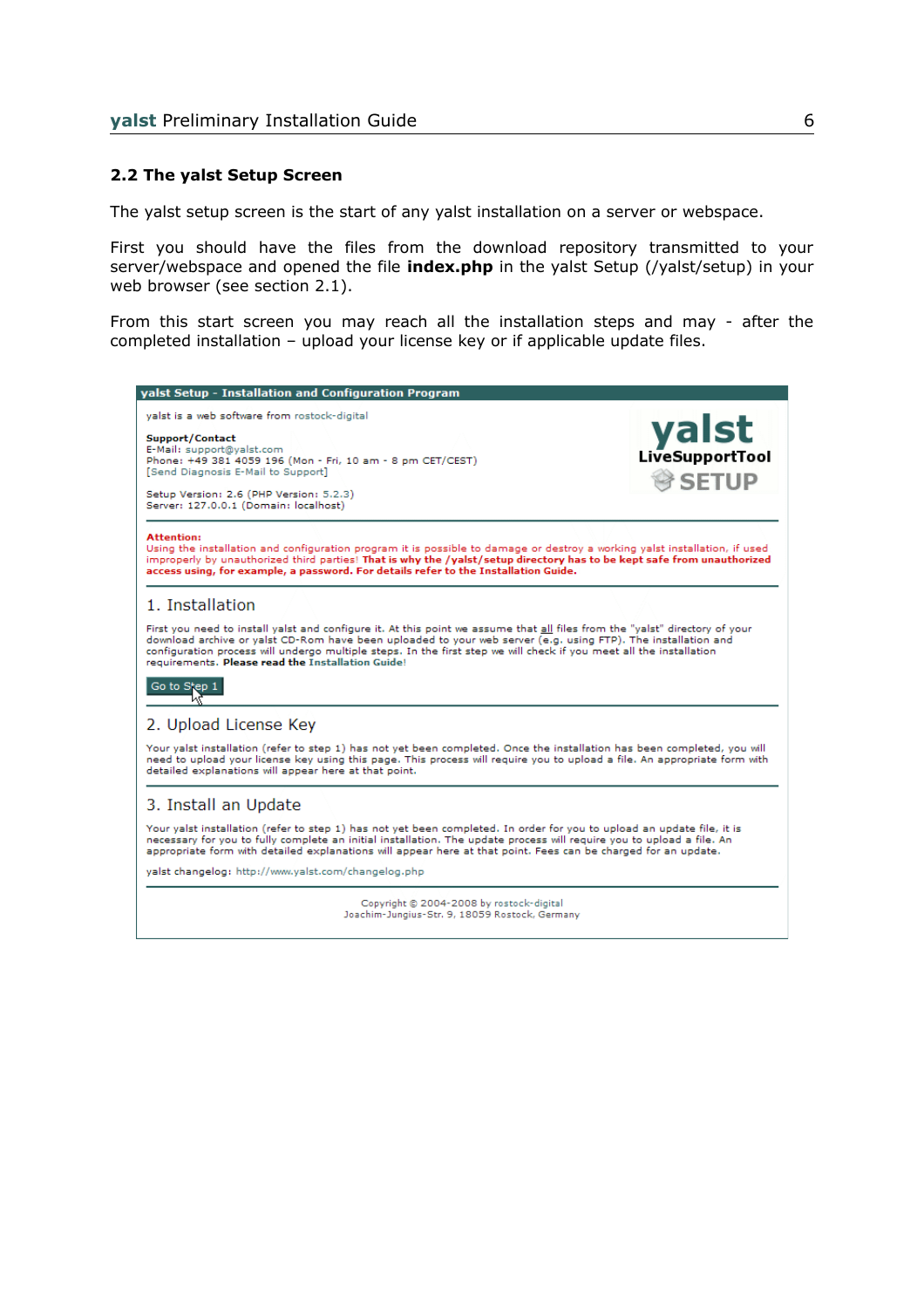#### **2.3 Testing the System Requirements – Step 1**

In step 1 of the yalst installation your system is tested and all the system requirements are checked for compatibility with the operation of the yalst LiveSupportTool. If any problem may occur please note the remarks which can be accessed by clicking the button [Details] next to the appropriate item. Furthermore the availability of the yalst directories including the necessary permissions will be tested.

If there is any problem the screen will look like shown below and you will not be able to continue the installation before the problem has been solved:

| yalst Setup - Installation and Configuration Program                                                                                                                                                                                                                                                                            |                                                      |
|---------------------------------------------------------------------------------------------------------------------------------------------------------------------------------------------------------------------------------------------------------------------------------------------------------------------------------|------------------------------------------------------|
| yalst is a web software from rostock-digital<br>Support/Contact<br>E-Mail: support@yalst.com<br>Phone: +49 381 4059 196 (Mon - Fri, 10 am - 8 pm CET/CEST)<br>[Send Diagnosis E-Mail to Support]<br>Setup Version: 2.6 (PHP Version: 5.2.3)<br>Server: 127.0.0.1 (Domain: localhost)                                            | yalst<br>SETUP <sup>®</sup>                          |
| <b>Installation</b>                                                                                                                                                                                                                                                                                                             | Step $1/5$<br>Checking the Installation Requirements |
|                                                                                                                                                                                                                                                                                                                                 | [Abort]                                              |
| <b>Operating System</b><br><b>WINNT</b>                                                                                                                                                                                                                                                                                         | OK                                                   |
| <b>PHP</b>                                                                                                                                                                                                                                                                                                                      |                                                      |
| Version (at least 4.1.0)                                                                                                                                                                                                                                                                                                        | OK                                                   |
| Safe Mode (disabled)                                                                                                                                                                                                                                                                                                            | OK                                                   |
| Graphic functions for PNG output<br>MySQL support                                                                                                                                                                                                                                                                               | OK<br>OK                                             |
| <b>BCMath support</b>                                                                                                                                                                                                                                                                                                           | ОΚ                                                   |
| zlib support (only required during installation)                                                                                                                                                                                                                                                                                | OK                                                   |
| Loader add-on integrable                                                                                                                                                                                                                                                                                                        | <b>NOT OK</b> [Diagnosis] [Details]                  |
| valst Scripts                                                                                                                                                                                                                                                                                                                   |                                                      |
| Version number discovered (Version 6.1-RC2)                                                                                                                                                                                                                                                                                     | OK                                                   |
| Directory structure<br>/yalst/cache directory available and writable                                                                                                                                                                                                                                                            | OK<br>OK                                             |
| /yalst/data directory available and writable                                                                                                                                                                                                                                                                                    | OK                                                   |
| /valst/documents directory available and writable                                                                                                                                                                                                                                                                               | OK                                                   |
| /yalst/ftp directory available and writable                                                                                                                                                                                                                                                                                     | OK                                                   |
| /yalst/log directory available and writable                                                                                                                                                                                                                                                                                     | OK                                                   |
| /yalst/tmp directory available and writable                                                                                                                                                                                                                                                                                     | OK                                                   |
| Unfortunately, your system does not meet all of the necessary requirements for a yalst installation. It is not possible to<br>continue the installation process, until none of the requirements listed above are marked with NOT OK anymore. Press<br>the [Details] button for more information regarding the problems at hand. |                                                      |
| [Check All Requirements Again]                                                                                                                                                                                                                                                                                                  |                                                      |
| Copyright @ 2004-2008 by rostock-digital<br>Joachim-Jungius-Str. 9, 18059 Rostock, Germany                                                                                                                                                                                                                                      |                                                      |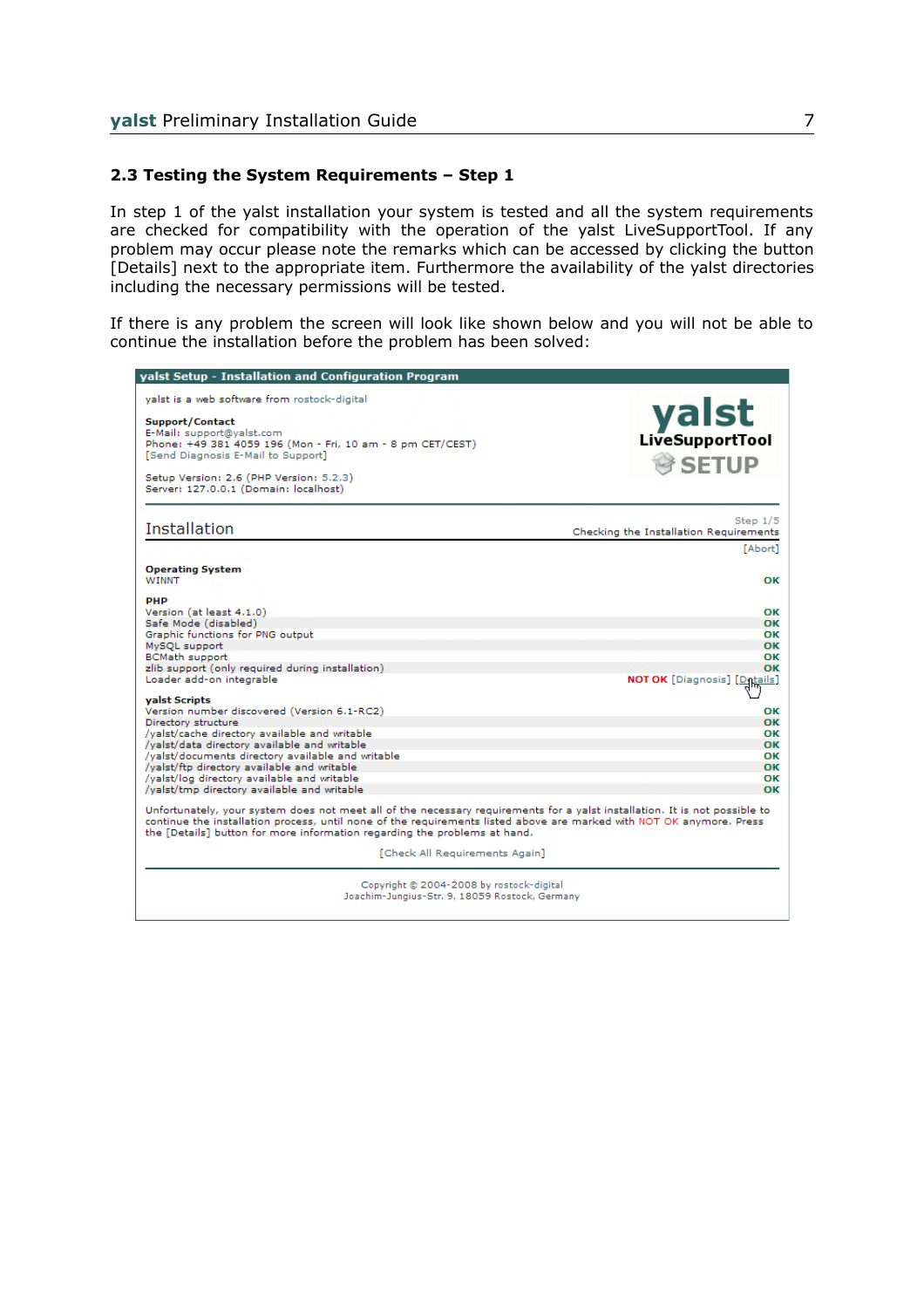yalst Setup - Installation and Configuration Program yalst is a web software from rostock-digital yalst Support/Contact<br>E-Mail: support@yalst.com Phone: +49 381 4059 196 (Mon - Fri, 10 am - 8 pm CET/CEST) [Send Diagnosis E-Mail to Support] SETUP<sup>®</sup> Setup Version: 2.6 (PHP Version: 5.2.3) Server: 127.0.0.1 (Domain: localhost) Step  $1/5$ Installation Checking the Installation Requirements [Abort] **Operating System** WINNT **PHP** Version (at least 4.1.0) Safe Mode (disabled)<br>Graphic functions for PNG output  $\frac{OK}{OK}$ MySQL support BCMath support<br>BCMath support<br>zlib support (only required during installation) Loader add-on integrable valst Scripts .<br>Version number discovered (Version 6.1-RC2) Directory structure /yalst/cache directory available and writable /yalst/data directory available and writable<br>/yalst/documents directory available and writable /yalst/ftp directory available and writable<br>/yalst/log directory available and writable /yalst/tmp directory available and writable Your system meets all of the necessary requirements for a yalst installation. You can continue with the next step of the installation. Yalst requires 1 MySQL database. The database login details are required in two steps from now, so please keep the details ready (Does yalst Require an Own Database?). Go to Step 2 Copyright @ 2004-2008 by rostock-digital Joachim-Jungius-Str. 9, 18059 Rostock, Germany

If all requirements are met the screen should look like this:

Now you can continue with step 2 of the installation.

OK

OK

OK

OK  $\overline{\textbf{X}}$ 

OK

OK OK

OK

OK OK

OK OK

OK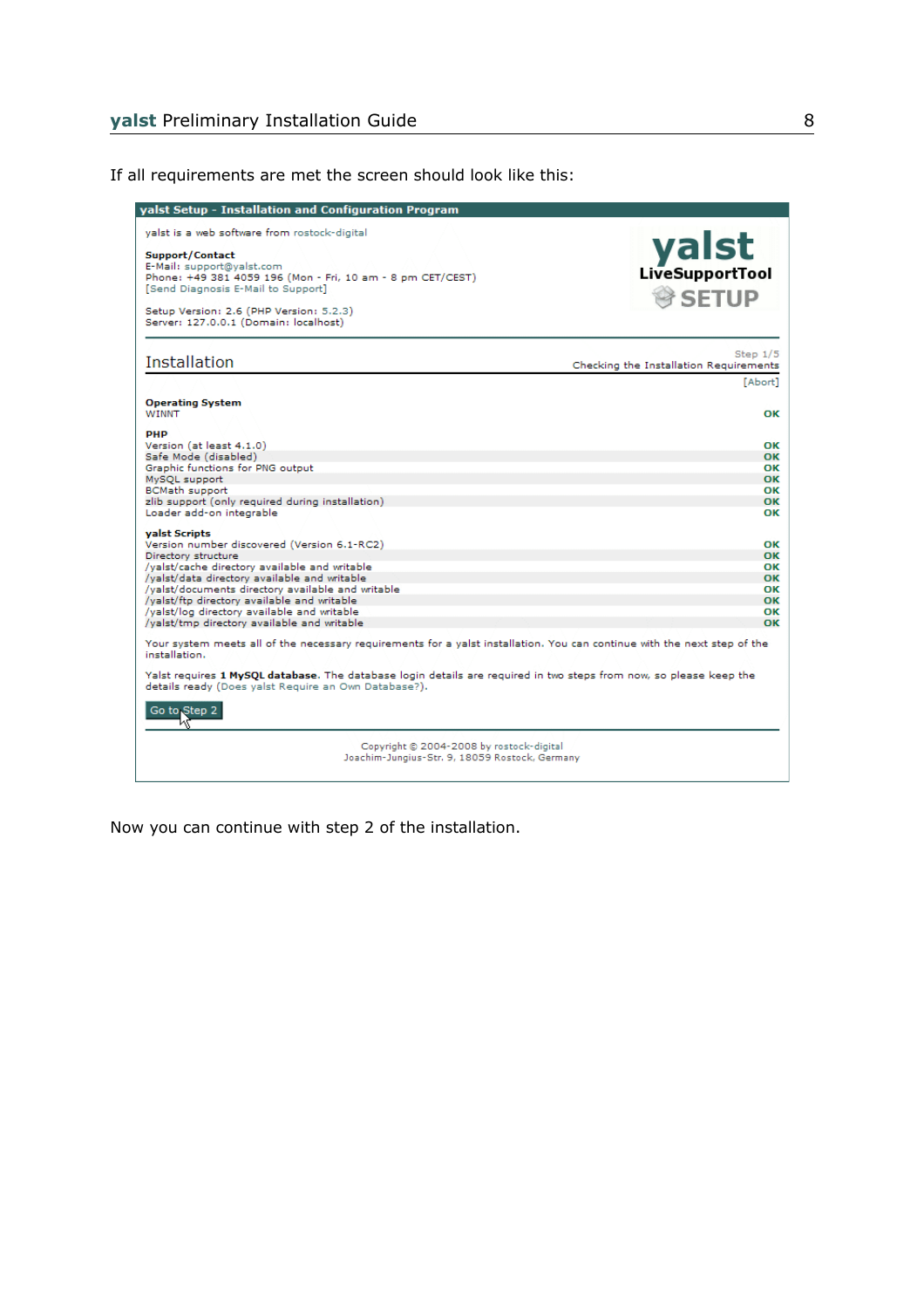#### **2.4 Basic Settings - Step 2**

In Step 2 of the yalst installation a few basic settings have to be specified. Here you may activate the SSL support for your Customer Area and the chats provided that your domain has been set up for SSL operation. For this a so-called SSL proxy may be used if your provider offers such a technology.

|                                                                                    | yalst Setup - Installation and Configuration Program                                                                                                                                                                                                                                                                                                                                                                                                                                                                                                                           |                                     |
|------------------------------------------------------------------------------------|--------------------------------------------------------------------------------------------------------------------------------------------------------------------------------------------------------------------------------------------------------------------------------------------------------------------------------------------------------------------------------------------------------------------------------------------------------------------------------------------------------------------------------------------------------------------------------|-------------------------------------|
|                                                                                    | yalst is a web software from rostock-digital                                                                                                                                                                                                                                                                                                                                                                                                                                                                                                                                   |                                     |
| Support/Contact<br>E-Mail: support@yalst.com<br>[Send Diagnosis E-Mail to Support] | Phone: +49 381 4059 196 (Mon - Fri, 10 am - 8 pm CET/CEST)                                                                                                                                                                                                                                                                                                                                                                                                                                                                                                                     | yalst<br>SETUP                      |
|                                                                                    | Setup Version: 2.6 (PHP Version: 5.2.3)<br>Server: 127.0.0.1 (Domain: localhost)                                                                                                                                                                                                                                                                                                                                                                                                                                                                                               |                                     |
|                                                                                    |                                                                                                                                                                                                                                                                                                                                                                                                                                                                                                                                                                                |                                     |
| Installation                                                                       |                                                                                                                                                                                                                                                                                                                                                                                                                                                                                                                                                                                | Step $2/5$<br><b>Basic Settings</b> |
|                                                                                    |                                                                                                                                                                                                                                                                                                                                                                                                                                                                                                                                                                                | [Abort]                             |
|                                                                                    | $\triangledown$ use SSL encryption for customer and configuration area<br>requires your localhost domain to be configured to accept SSL connections on demand (with the same document directory<br>C:/xampp/htdocs); this setting is without relevance for the "Free Edition"                                                                                                                                                                                                                                                                                                  |                                     |
|                                                                                    | chat integration in SSL encrypted pages/SSL encrypted chat sessions                                                                                                                                                                                                                                                                                                                                                                                                                                                                                                            |                                     |
|                                                                                    | requires your localhost domain to be configured to accept SSL connections on demand (with the same document directory<br>C:/xampp/htdocs); this setting is without relevance for the "Free Edition"                                                                                                                                                                                                                                                                                                                                                                            |                                     |
| SSL proxy:                                                                         | only of relevance, if one of the two options listed above was activated; if your domain is not configured to accept<br>SSL connections directly (https://localhost), but your provider offers a so called SSL proxy, you can enter the<br>URL here (e.g. "https://ssl.providerdomain.de/localhost/")                                                                                                                                                                                                                                                                           |                                     |
| Admin e-mail:                                                                      | contact address regarding the yalst Customer Area; contact person, if multiple yalst instances are being<br>serviced to own customers                                                                                                                                                                                                                                                                                                                                                                                                                                          |                                     |
| System e-mail:                                                                     | this e-mail is used as a dispatcher if yalst forwards system messages via e-mail, e.g. chat transcript to the web<br>site admin                                                                                                                                                                                                                                                                                                                                                                                                                                                |                                     |
| Admin password: ********                                                           | [Tips on How to Come Up With a Safe Password]                                                                                                                                                                                                                                                                                                                                                                                                                                                                                                                                  |                                     |
|                                                                                    | will be required later to log on to the Customer Area;<br>only letters, numbers and punctuation marks, no spaces; 6 to 8 characters total                                                                                                                                                                                                                                                                                                                                                                                                                                      |                                     |
| Admin password:                                                                    | <b>Book Book Book Book</b>                                                                                                                                                                                                                                                                                                                                                                                                                                                                                                                                                     |                                     |
|                                                                                    | typing error check                                                                                                                                                                                                                                                                                                                                                                                                                                                                                                                                                             |                                     |
|                                                                                    | skip import of country database                                                                                                                                                                                                                                                                                                                                                                                                                                                                                                                                                |                                     |
|                                                                                    | the yalst country database has about 70.000 entries that are used to determine what country a visitor is browsing from; due to<br>this large amount of data it is possible that the automatic import of the data into the database will fail, because of runtime or<br>memory restrictions; that is why we offer the option to skip importing the country related data sets automatically during the<br>installation process; it is possible to import the data at a later point using other methods; for the moment we recommend that<br>you do not skip the automatic import |                                     |
| Go to Step 3                                                                       |                                                                                                                                                                                                                                                                                                                                                                                                                                                                                                                                                                                |                                     |
|                                                                                    | Copyright @ 2004-2008 by rostock-digital<br>Joachim-Jungius-Str. 9, 18059 Rostock, Germany                                                                                                                                                                                                                                                                                                                                                                                                                                                                                     |                                     |
|                                                                                    |                                                                                                                                                                                                                                                                                                                                                                                                                                                                                                                                                                                |                                     |

Furthermore you have to decide in step 2 if you want to install the very extensive country database. This can lead to problems especially when a maximal PHP script execution time is in place. We recommend not to skip the installation of the country database in the first instance.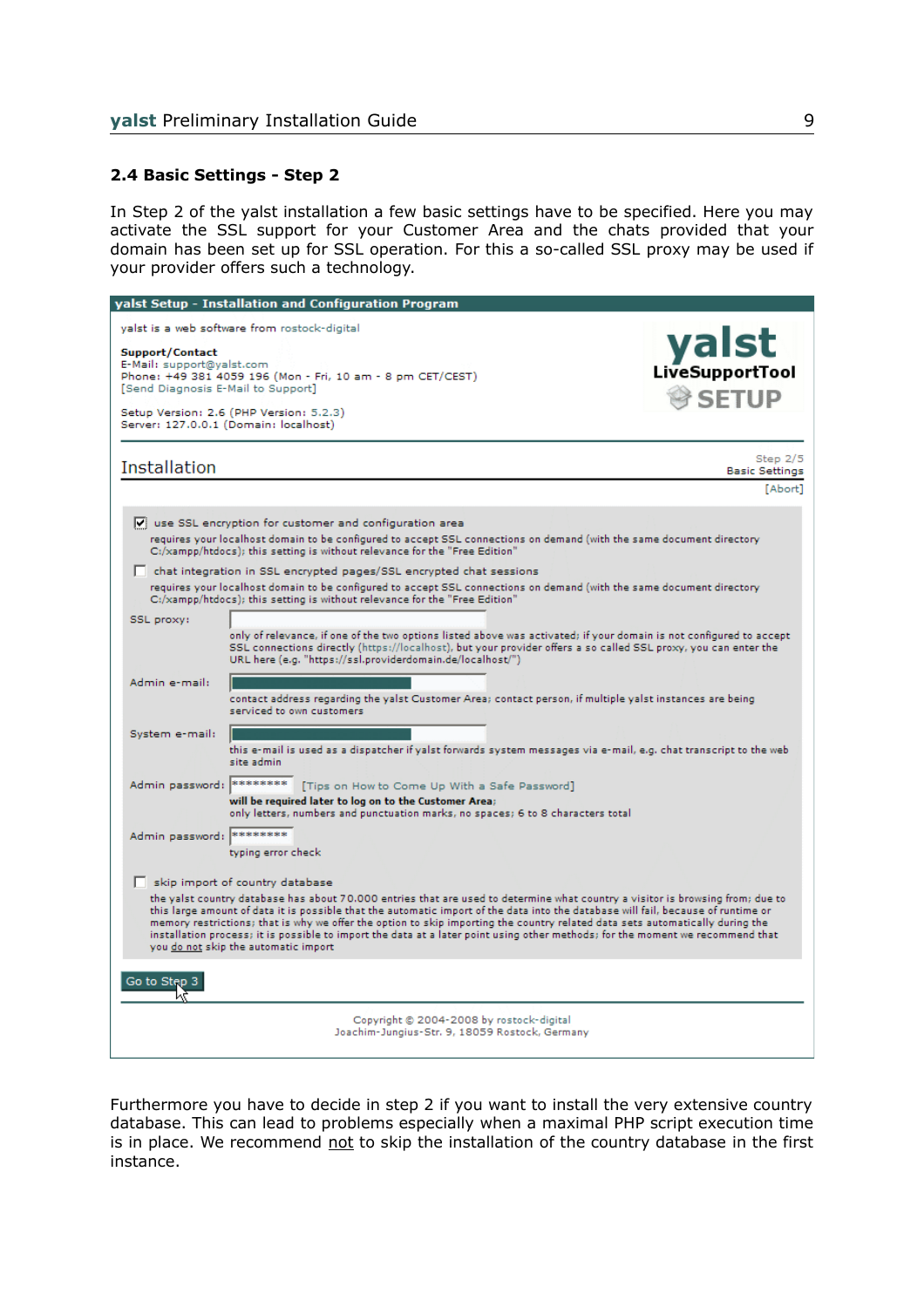#### **2.5 Settings for the MySQL Database - Step 3**

In step 3 of the yalst installation the settings for the essential **MySQL database** have to be determined. There has to be a database with that name on your server already and the name and the access data has to be known.

The required database – although desired – has not necessarily be empty however yalst will overwrite existing tables of the same name (even of older already existing yalst installations!) without further inquiry. The following tables will be created:

alarm, assignments, assignments2, bsessions, campaigns, campconv, camplog, campsess, carts, chat, chatform, clickpaths, cobrowse, contact, contact\_log, ctlog, customers, dbhistory, deptlog, depts, dict, engines, extlog, faq, faq\_cat, faq\_log, faq\_log2, files, fmon, ftp, history, invites, ip2co, login, m\_banner, m\_log, m\_site, m\_survey, mainlog, marketing, messages, monitor, monitor2, newpasswd, opchat, osq, phrases, popup, products, rating, referer, remote, settings, status, syslog, tellafriend, tracking, user, watch

This listing is also provided following the link next to the input field "database name".

| yalst Setup - Installation and Configuration Program                                                                                                                                                                                                                                                                                                                                                                                                                                                                                                                                                                                   |                                |
|----------------------------------------------------------------------------------------------------------------------------------------------------------------------------------------------------------------------------------------------------------------------------------------------------------------------------------------------------------------------------------------------------------------------------------------------------------------------------------------------------------------------------------------------------------------------------------------------------------------------------------------|--------------------------------|
| valst is a web software from rostock-digital<br>Support/Contact<br>E-Mail: support@yalst.com<br>Phone: +49 381 4059 196 (Mon - Fri, 10 am - 8 pm CET/CEST)<br>[Send Diagnosis E-Mail to Support]<br>Setup Version: 2.6 (PHP Version: 5.2.3)<br>Server: 127.0.0.1 (Domain: localhost)                                                                                                                                                                                                                                                                                                                                                   | yalst<br><b>SETUP</b>          |
| Installation                                                                                                                                                                                                                                                                                                                                                                                                                                                                                                                                                                                                                           | Step $3/5$<br>Database Details |
|                                                                                                                                                                                                                                                                                                                                                                                                                                                                                                                                                                                                                                        | [Abort]                        |
| This software requires 1 MySQL database to save all configuration, chat, monitoring and statistics data sets. The<br>database needs to be already available on your system and the login details (username and password) need to be<br>known to you. Attention: All the data from previous yalst installations and all tables from other programs/scripts that<br>have the same name as yalst tables will be lost during this step and cannot be recovered!! Database name and host<br>are part of your license key and need to be entered here in the same way as they were when the license key was<br>requested/created originally. |                                |
| Database name: valst<br>[Does yalst Require an Own Database?]<br>e.g. "dbyalst"<br>Username:<br>root<br>Password:<br>island11                                                                                                                                                                                                                                                                                                                                                                                                                                                                                                          |                                |
| Database host:<br>llocalhost<br>if your MySQL database system is located on the same server it is usually sufficient to enter "localhost" as the<br>host; otherwise, you will need to specify the IP address of the server where your database is located (e.g.<br>"dbserver.example.com")                                                                                                                                                                                                                                                                                                                                             |                                |
| Note: It may take awhile to fully process this step as the required yalst database structures need to be built!<br>Go to Step 4                                                                                                                                                                                                                                                                                                                                                                                                                                                                                                        |                                |
| Copyright @ 2004-2008 by rostock-digital<br>Joachim-Jungius-Str. 9, 18059 Rostock, Germany                                                                                                                                                                                                                                                                                                                                                                                                                                                                                                                                             |                                |

As database host "localhost" is specified by default because the installation program assumes that the web server with the yalst installation and the database server are one the same machine which is usually the case. If not, e. g. in some web hosting packages, the IP address or the host name has to be entered manually (e. g. "dbserver.example.com"). This information should be available from your provider or the configuration menu of your web hosting package.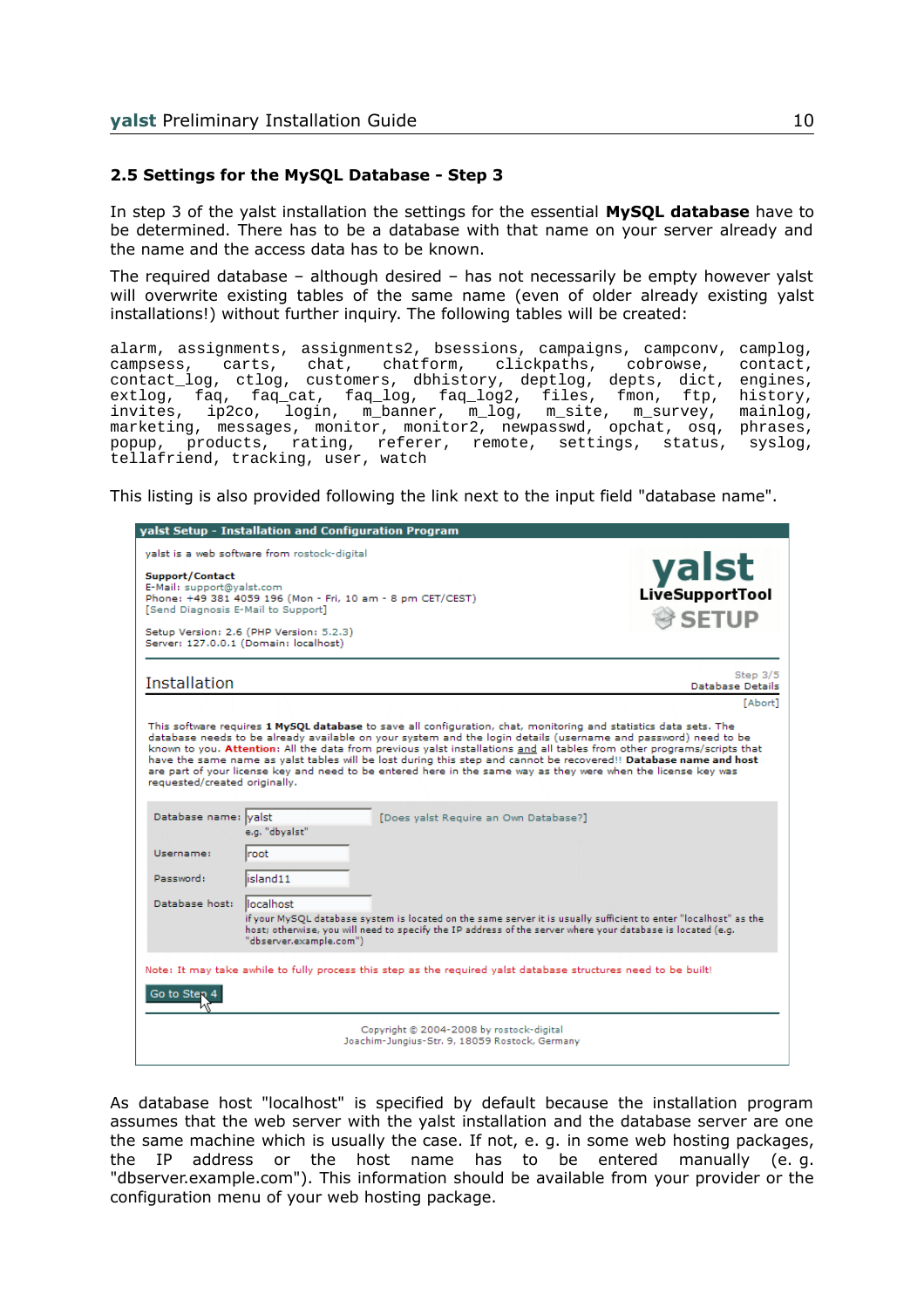So all essential settings are given and you may continue with step 4 of the yalst installation, the licensing of your yalst LiveSupportTool.

Please note: The transition from step 3 to step 4 can take a while because the required yalst database structures have to be built. Do not interrupt that process!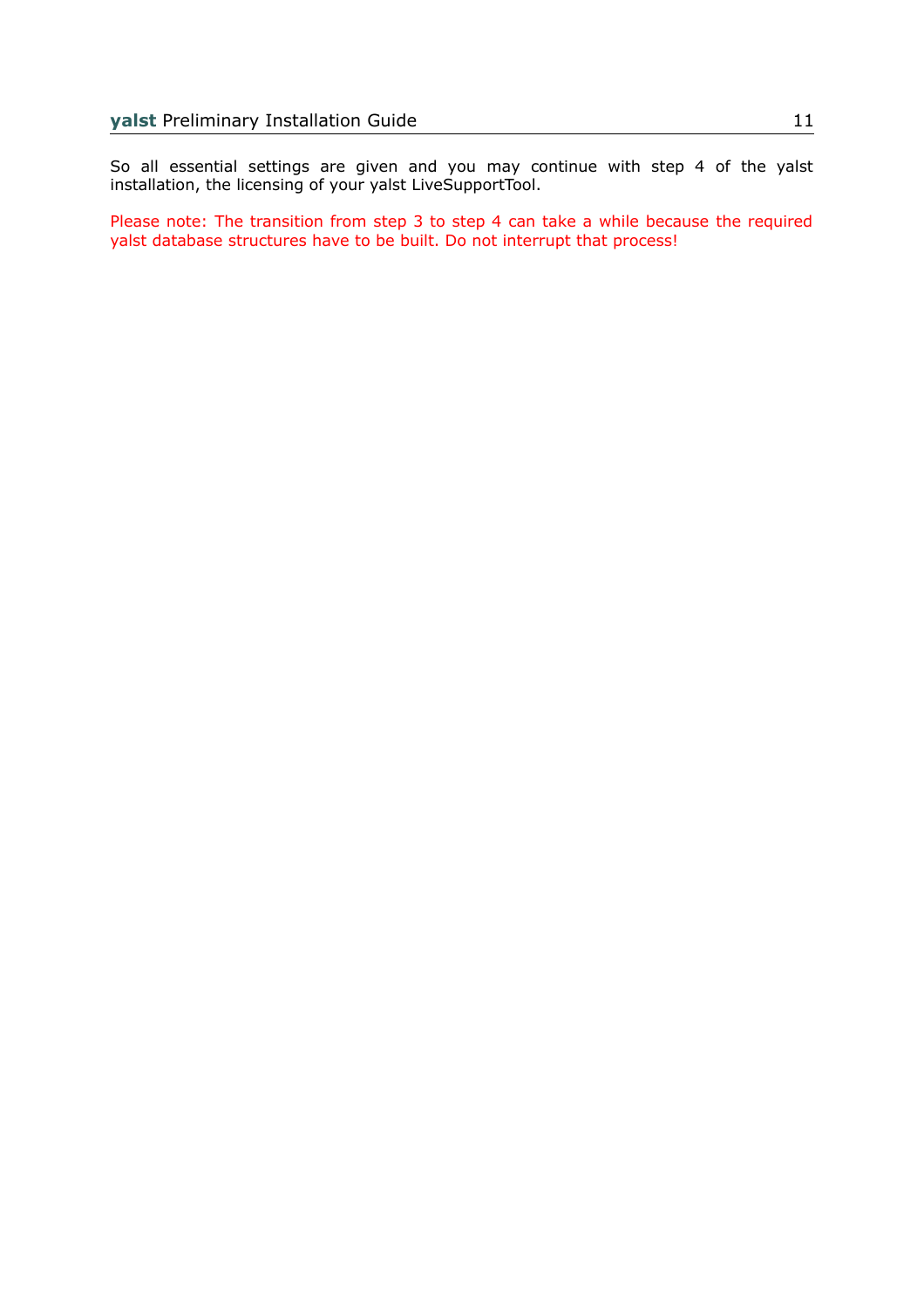## **2.6 Licensing and Input of the Product Key - Step 4**

In step 4 of the yalst installation information about the license holder and the product key has to be specified.

| yalst Setup - Installation and Configuration Program                                                                                                                                                                                                                                                                                                                                                                                                                                                                                                                                                                                                                                                                                                                                                                                                                                                                                                                                                                                  |                                      |
|---------------------------------------------------------------------------------------------------------------------------------------------------------------------------------------------------------------------------------------------------------------------------------------------------------------------------------------------------------------------------------------------------------------------------------------------------------------------------------------------------------------------------------------------------------------------------------------------------------------------------------------------------------------------------------------------------------------------------------------------------------------------------------------------------------------------------------------------------------------------------------------------------------------------------------------------------------------------------------------------------------------------------------------|--------------------------------------|
| yalst is a web software from rostock-digital<br>Support/Contact<br>E-Mail: support@yalst.com<br>Phone: +49 381 4059 196 (Mon - Fri, 10 am - 8 pm CET/CEST)<br>[Send Diagnosis E-Mail to Support]<br>Setup Version: 2.6 (PHP Version: 5.2.3)<br>Server: 127.0.0.1 (Domain: localhost)                                                                                                                                                                                                                                                                                                                                                                                                                                                                                                                                                                                                                                                                                                                                                  | yalst<br>SETUP <sup>®</sup>          |
| Installation                                                                                                                                                                                                                                                                                                                                                                                                                                                                                                                                                                                                                                                                                                                                                                                                                                                                                                                                                                                                                          | Step 4/5<br>Licensee and Product Key |
|                                                                                                                                                                                                                                                                                                                                                                                                                                                                                                                                                                                                                                                                                                                                                                                                                                                                                                                                                                                                                                       | [Abort]                              |
| You do not have a product key yet?                                                                                                                                                                                                                                                                                                                                                                                                                                                                                                                                                                                                                                                                                                                                                                                                                                                                                                                                                                                                    |                                      |
| If you already purchased the download version of yalst, you can find your product key in the Customer Area. In case<br>you just want to test yalst instead (14 days for free and without any obligations) you can enter the product key for a<br>Trial Version here. You should have either received the key while requesting the Trial Version using the yalst web site<br>or you may receive one now using this Trial Version registration button:<br>Request a Product and License Key for a Trial Version<br>If you want to try out the Free Edition (very limited function range, only possible to accept chat invitations, no visitor<br>monitor, no statistics, 1 operator, no product support) you can request the necessary keys using the following button:<br>Request a Product and License Key for the Free Edition<br>Please take note that whether or not the product key specified is valid will not be checked by the installation program,<br>but rather by yalst itself as well as the customer/configuration area. |                                      |
| Licensee                                                                                                                                                                                                                                                                                                                                                                                                                                                                                                                                                                                                                                                                                                                                                                                                                                                                                                                                                                                                                              |                                      |
| Company/organisation:                                                                                                                                                                                                                                                                                                                                                                                                                                                                                                                                                                                                                                                                                                                                                                                                                                                                                                                                                                                                                 |                                      |
| Name:                                                                                                                                                                                                                                                                                                                                                                                                                                                                                                                                                                                                                                                                                                                                                                                                                                                                                                                                                                                                                                 |                                      |
| <b>Product key</b>                                                                                                                                                                                                                                                                                                                                                                                                                                                                                                                                                                                                                                                                                                                                                                                                                                                                                                                                                                                                                    |                                      |
| an di sebagai di sebagai di sebagai di sebagai di sebagai di sebagai di sebagai di sebagai di sebagai di sebag<br>Key:                                                                                                                                                                                                                                                                                                                                                                                                                                                                                                                                                                                                                                                                                                                                                                                                                                                                                                                |                                      |
| Go to Step 5                                                                                                                                                                                                                                                                                                                                                                                                                                                                                                                                                                                                                                                                                                                                                                                                                                                                                                                                                                                                                          |                                      |
| Copyright @ 2004-2008 by rostock-digital<br>Joachim-Jungius-Str. 9, 18059 Rostock, Germany                                                                                                                                                                                                                                                                                                                                                                                                                                                                                                                                                                                                                                                                                                                                                                                                                                                                                                                                            |                                      |

Please not that whether or not the product key specified is valid will not be checked by the installation program, but rather by yalst itself as well as the customer/configuration area.

The product key for your Download Version is available in our Customer Area (https://customers.visisoft.de). This is also true for Trial Versions. If you request a free Trial Version (via http://www.yalst.com/download/trial.php) you will receive login credentials for our customer area via e-mail.

Now you may continue to the next and last step of the installation where all summarized data have to be checked by you and the installation has to be finished.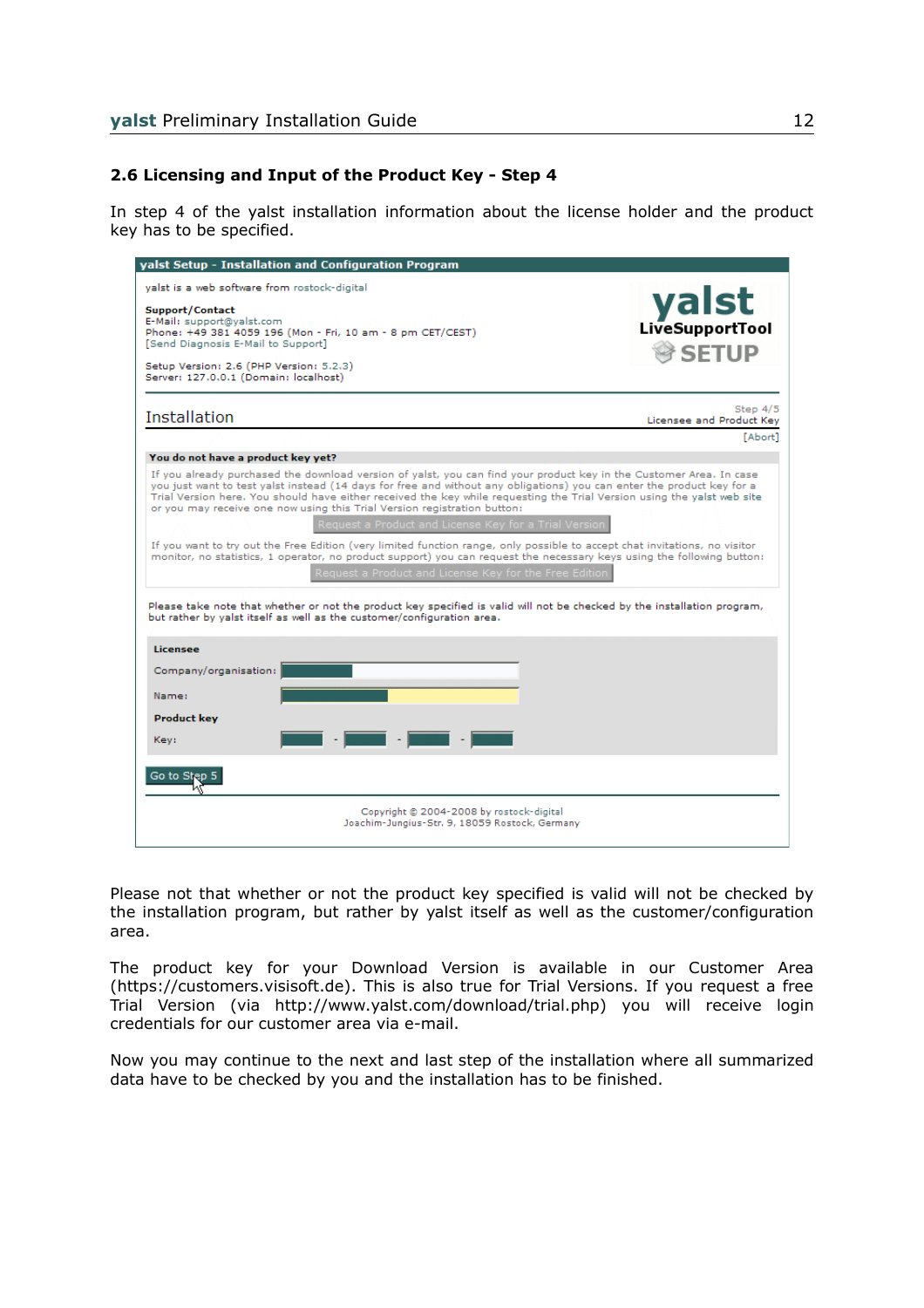### **2.7. Summary and Completion of the Installation – Step 5**

In step 5 of the yalst installation all the settings of the previous steps are summarized clearly arranged. After you press the button "complete installation" the installation of yalst on your server or webspace is finished.

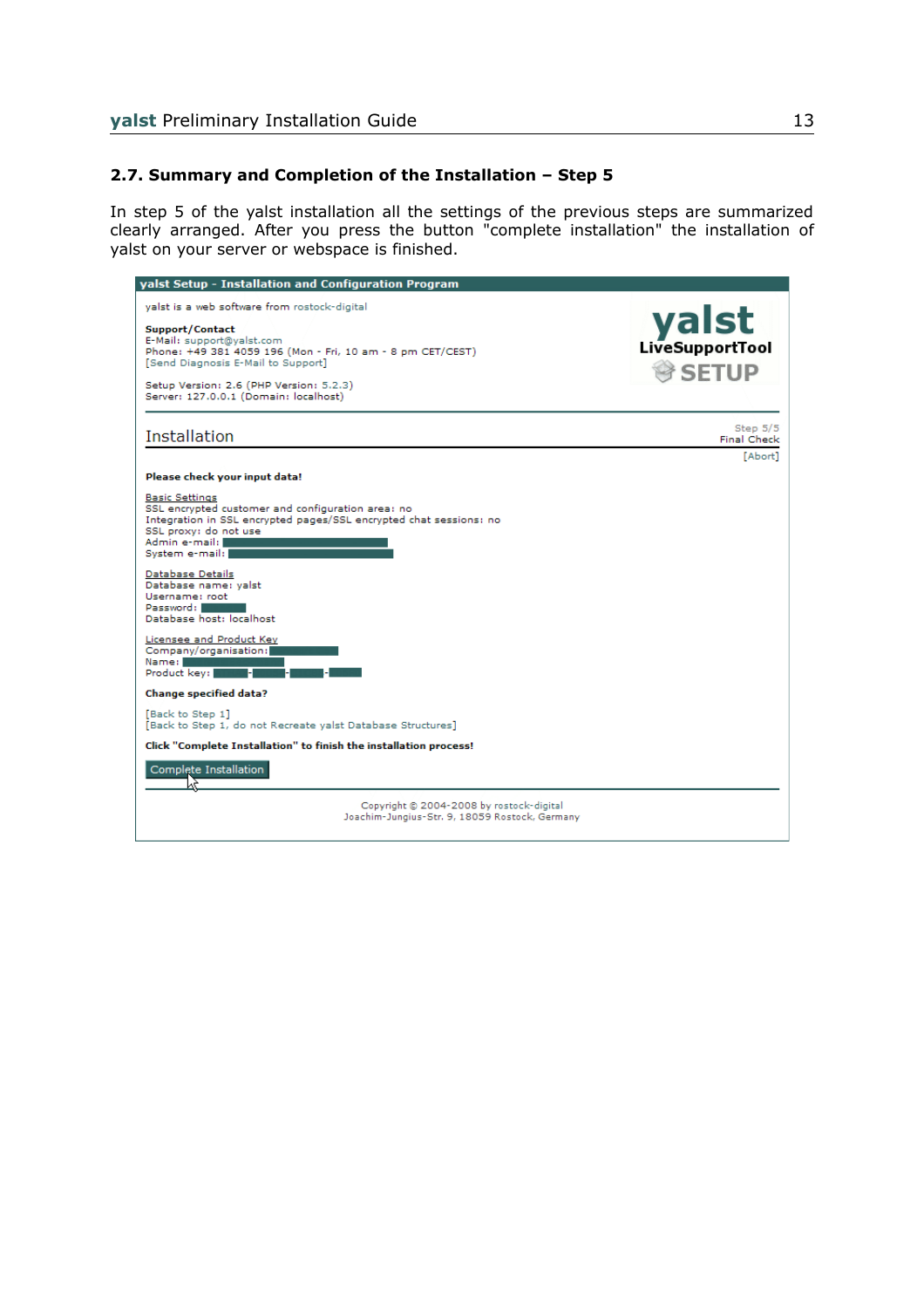You are now back at the start screen of the yalst installation, however it has slightly changed:

| yalst Setup - Installation and Configuration Program                                                                                                                                                                                                                                                                                                                                                                                                                                                         |                                    |
|--------------------------------------------------------------------------------------------------------------------------------------------------------------------------------------------------------------------------------------------------------------------------------------------------------------------------------------------------------------------------------------------------------------------------------------------------------------------------------------------------------------|------------------------------------|
| yalst is a web software from rostock-digital<br>Support/Contact<br>E-Mail: support@yalst.com<br>Phone: +49 381 4059 196 (Mon - Fri, 10 am - 8 pm CET/CEST)<br>[Send Diagnosis E-Mail to Support]<br>Setup Version: 2.6 (PHP Version: 5.2.3)<br>Server: 127.0.0.1 (Domain: localhost)                                                                                                                                                                                                                         | <b>yalst</b><br>SETUP <sup>®</sup> |
| Congratulations, the installation was completed successfully!                                                                                                                                                                                                                                                                                                                                                                                                                                                |                                    |
| Access Customer Area                                                                                                                                                                                                                                                                                                                                                                                                                                                                                         |                                    |
| Before you are able to log on to the Customer Area you need to upload your license key (see below).<br>In the Customer Area you can configure all the relevant settings, such as the design, operators, departments, alarms,<br>contact forms, FAQ's and alot more. That is where you will also be able to generate the integration code for your web<br>site. More details about the customer area are available in section 5 of the Installation Guide.                                                    |                                    |
| <b>Attention:</b><br>Using the installation and configuration program it is possible to damage or destroy a working yalst installation, if used<br>improperly by unauthorized third parties! That is why the /yalst/setup directory has to be kept safe from unauthorized<br>access using, for example, a password. For details refer to the Installation Guide.                                                                                                                                             |                                    |
| 1. Installation                                                                                                                                                                                                                                                                                                                                                                                                                                                                                              |                                    |
| The software has been successfully installed at version 6.1-RC2. You are using a temporary Trial Version. If you want to<br>reinstall yalst, please delete the "complete" file located in the /yalst/data directory of your installation. Once you did that<br>the install button will re-appear at this spot. Attention: If you reinstall yalst all settings, chats, visitor data etc. will be<br>lost forever! It is not necessary to reinstall yalst if you want to install an update!                    |                                    |
| [Check Installation Requirements Again] (e.g. after changing server settings)                                                                                                                                                                                                                                                                                                                                                                                                                                |                                    |
| Convert Trial Version to a Regular Download Version                                                                                                                                                                                                                                                                                                                                                                                                                                                          |                                    |
| 2. Upload License Key                                                                                                                                                                                                                                                                                                                                                                                                                                                                                        |                                    |
| No license key has been uploaded yet.                                                                                                                                                                                                                                                                                                                                                                                                                                                                        |                                    |
| The license key required for the Trial Version or Free Edition will be sent to you via e-mail after the registration process<br>(using our homepage or during the installation) has been completed.                                                                                                                                                                                                                                                                                                          |                                    |
| NTemp Vicense ke Durchsuchen<br>License key file:<br>Upload Key                                                                                                                                                                                                                                                                                                                                                                                                                                              |                                    |
| 3. Install an Update                                                                                                                                                                                                                                                                                                                                                                                                                                                                                         |                                    |
| The yalst scripts installed on your system are currently at version 6.1-RC2 (check if version is up to date). Details about<br>this version are available at http://www.yalst.com/. The version history (changelog) is available at Changelog. In order to<br>update your yalst installation to a higher version an update file is usually necessary, which can be obtained from<br>rostock-digital. All update files are uploaded using this form. Please take note that fees can be charged for an update. |                                    |
| Update file:<br>Durchsuchen.<br>Install an Update                                                                                                                                                                                                                                                                                                                                                                                                                                                            |                                    |
| yalst changelog: http://www.yalst.com/changelog.php                                                                                                                                                                                                                                                                                                                                                                                                                                                          |                                    |
| Copyright @ 2004-2008 by rostock-digital<br>Joachim-Jungius-Str. 9, 18059 Rostock, Germany                                                                                                                                                                                                                                                                                                                                                                                                                   |                                    |

Now you need to get and upload your license key which is available in our Customer Area at https://customers.visisoft.de.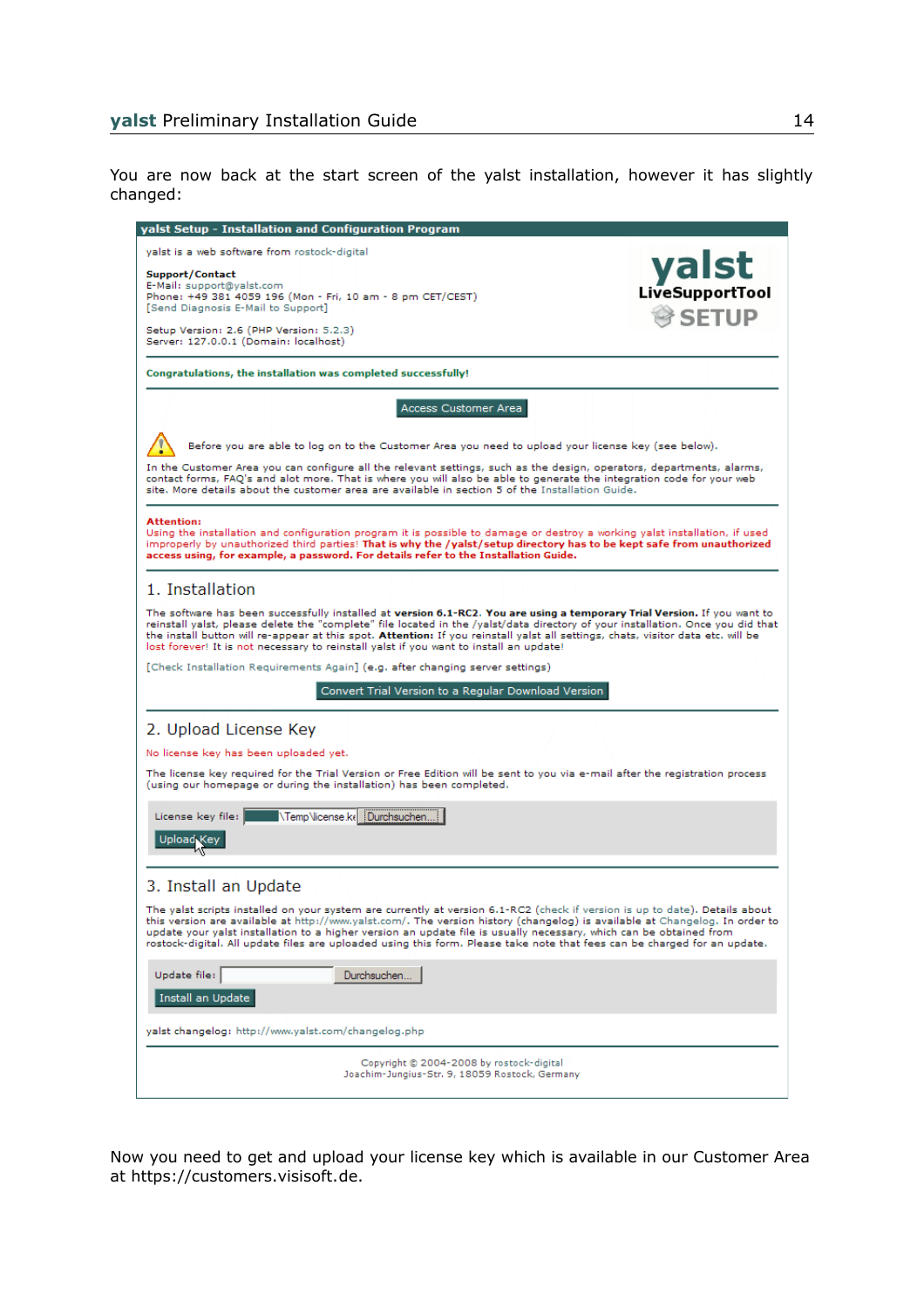#### **2.8 Acquisition and Upload of the License Key**

Before utilizing the already installed software you have to upload a valid license key. This license file is available in our Customer Area (https://customers.visisoft.de). The appropriate login details have been transmitted to you via e-mail. You may use license keys of the Trial Version as well.

The license key is a text file. It can be uploaded from your local hard disc by accessing the **index.php** page of the **/yalst/setup directory** (section "2. upload license key").

Example: If the name of your domain is http://www.example.com, the URL you have to access is: http://www.example.com/yalst/setup/index.php.

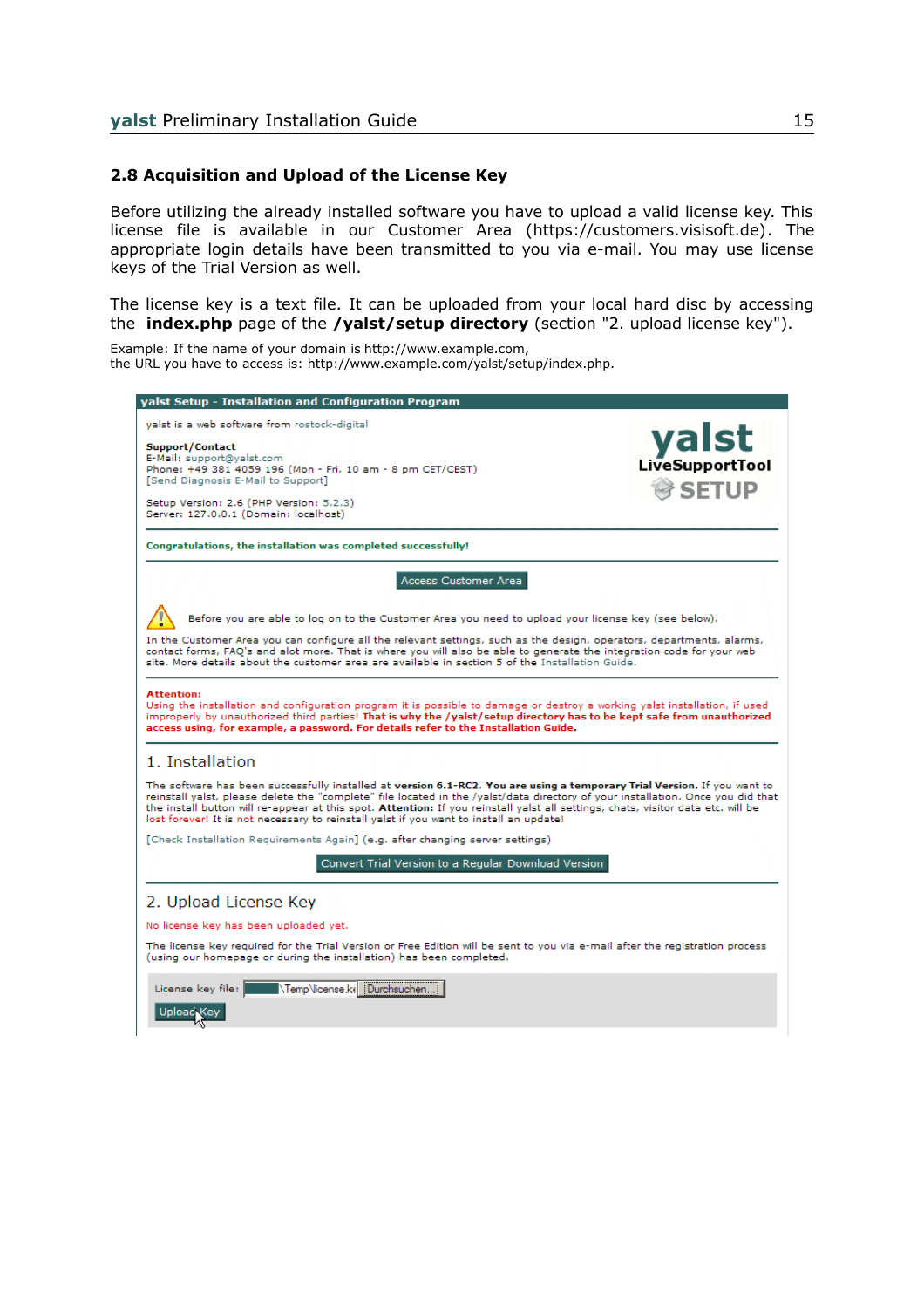#### **2.9 Streaming Server for Audio/Video Chats**

Audio/video chats are available in the Professional and Business Edition.

Audio and video chats allow voice and video communication between operators and visitors. Unfortunately such a feature can't be realized without a Server-side component (streaming server). The yalst LiveSupportTool does this by using the Wowza Media Server Pro (www.wowzamedia.com). This product in a version with a maximum of ten simultaneous connections is available free of charge. On the client side we use the Flash plugin, therefore connected microphones and cameras can usually be used without problems.

To activate this function, you must install a Wowza server on your server. This normally requires a dedicated server and administrator rights on that machine.

Alternatively we offer a streaming service on a monthly rental basis. In this case no third-party software is needed on your server. Please visit our Customer Area (https://customers.visisoft.de) for more information.

If you want to use your own streaming server, please install the Wowza Media Server Pro according to the instructions supplied with the server. On the Wowza homepage you will find packages for Linux (RPM and DEB format), Windows, Mac OS X and a tar archive for Linux and other Unix distributions. Please understand that we are not the primary contact for support inquries regarding the streaming server itself. Please take us of the extensive support services (documentation, e-mail and forums) provided by Wowza Media.

Wowza offers a free version limited to 10 concurrent connections. You will need the paid version for more connections. Both versions require a valid license key within the conf/Server.license file.

To use yalst in connection with the Wowza server only 3 simple steps are required:

- 1. Create a "videochat" directory in the "conf" folder of the Wowza server.
- 2. Copy the file Application.xml from the "conf" directory to the "videochat" directory.
- 3. Create a "videochat" directory in the "applications" folder of the Wowza server.

On the yalst side the yalst/data/yalst.ini file needs an additional line in the [External] section:

[External] audiovideo = "rtmp://www.example.com"

Please substitute www.example.com by the domain of your Wowza server.

Please take a look at the performance hints provided in the Wowza support forum (http://www.wowzamedia.com/forums/showthread.php?t=1320). We think that the hints #4 and #6 are important and recommend a buffer size of 16000 or 8000.